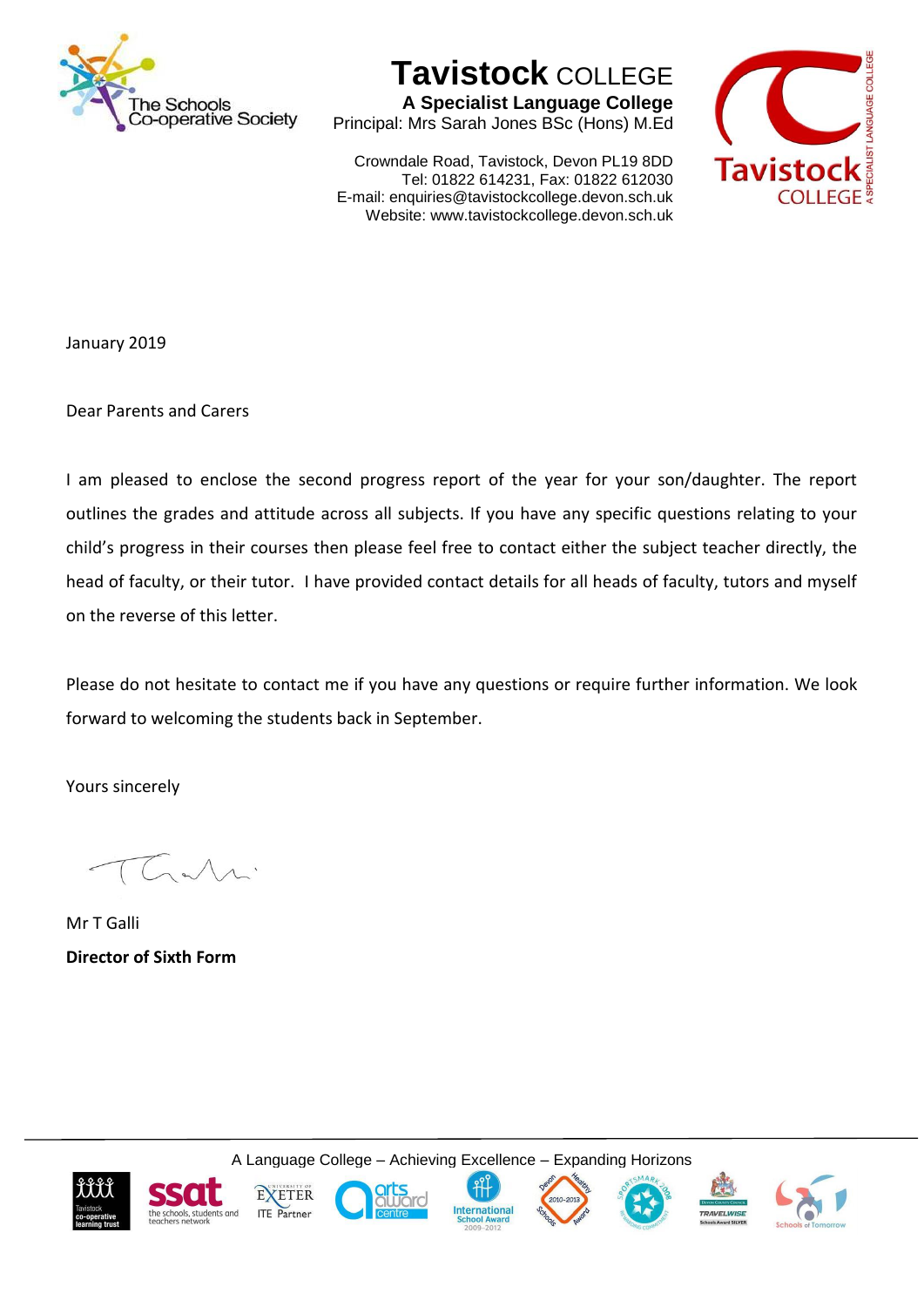## **Year 12 tutor team contact details:**

| Mr Tom Galli             | Director of 6th Form              | t.galli@tavistockcollege.org    |  |
|--------------------------|-----------------------------------|---------------------------------|--|
| Mr Dan Jacob             | Deputy Director of<br>6th Form    | d.jacob@tavistockcollege.org    |  |
| <b>MrSimon Hunter</b>    | Assistant Director of<br>6th Form | s.hunter@tavistockcollege.org   |  |
| Mrs Lisa Maybe           | 6 <sup>th</sup> Form Office       | I.mabey@tavistockcollege.org    |  |
| Mr Crispin Chambers      | Academic mentor                   | c.chambers@tavistockcollege.org |  |
| Mr Lewis Byron           | 12 Byron                          | I.byron@tavistockcollege.org    |  |
| Mr Mike Holt             | 12 Holt                           | m.holt@tavistockcollege.org     |  |
| <b>Miss Pauline Monk</b> | 12 Monk                           | p.monk@tavistockcollege.org     |  |
| Mr Shaun Moore           | 12 Moore                          | s.moore@tavistockcollege.org    |  |
| Mr Hillman               | 12 Hillman                        | m.hillman@tavistockcolege.org   |  |

## **Head of Faculty contact details:**

| <b>Faculty</b>       | <b>Subjects</b>                                                          | <b>Head of Faculty</b> | <b>Email contact</b>              |
|----------------------|--------------------------------------------------------------------------|------------------------|-----------------------------------|
| <b>Creative Arts</b> | Art, Creative Media,<br>Media Studies, Music,<br>Performing Arts, Photo  | Mrs E Pearson          | e.pearson@tavistockcollege.org    |
| English              | English Literature, GCSE<br>English repeat                               | Ms E Herod             | e.herod@tavistockcollege.org      |
| <b>Humanities</b>    | Business Applied,<br><b>Business Studies,</b><br>Geography, History, Law | Mrs S Holt             | s.holt@tavistockcollege.devon.org |
| Languages            | French, Japanese,<br>Spanish                                             | Ms H Cowie             | h.cowie@tavistockcollege.org      |
| <b>Maths</b>         | Maths, Core Maths,<br>Further Maths, GCSE<br>Maths repeat                | Mr M Hillman           | m.hillman@tavistockcollege.org    |
| <b>PE</b>            | Public Services, Sport                                                   | Mr S Hulbert           | s.hulbert@tavistockcollege.org    |
| Science              | Applied Science, Biology,<br>Chemistry, Physics                          | Mr M Harris            | mi.harris@tavistockcollege.org    |